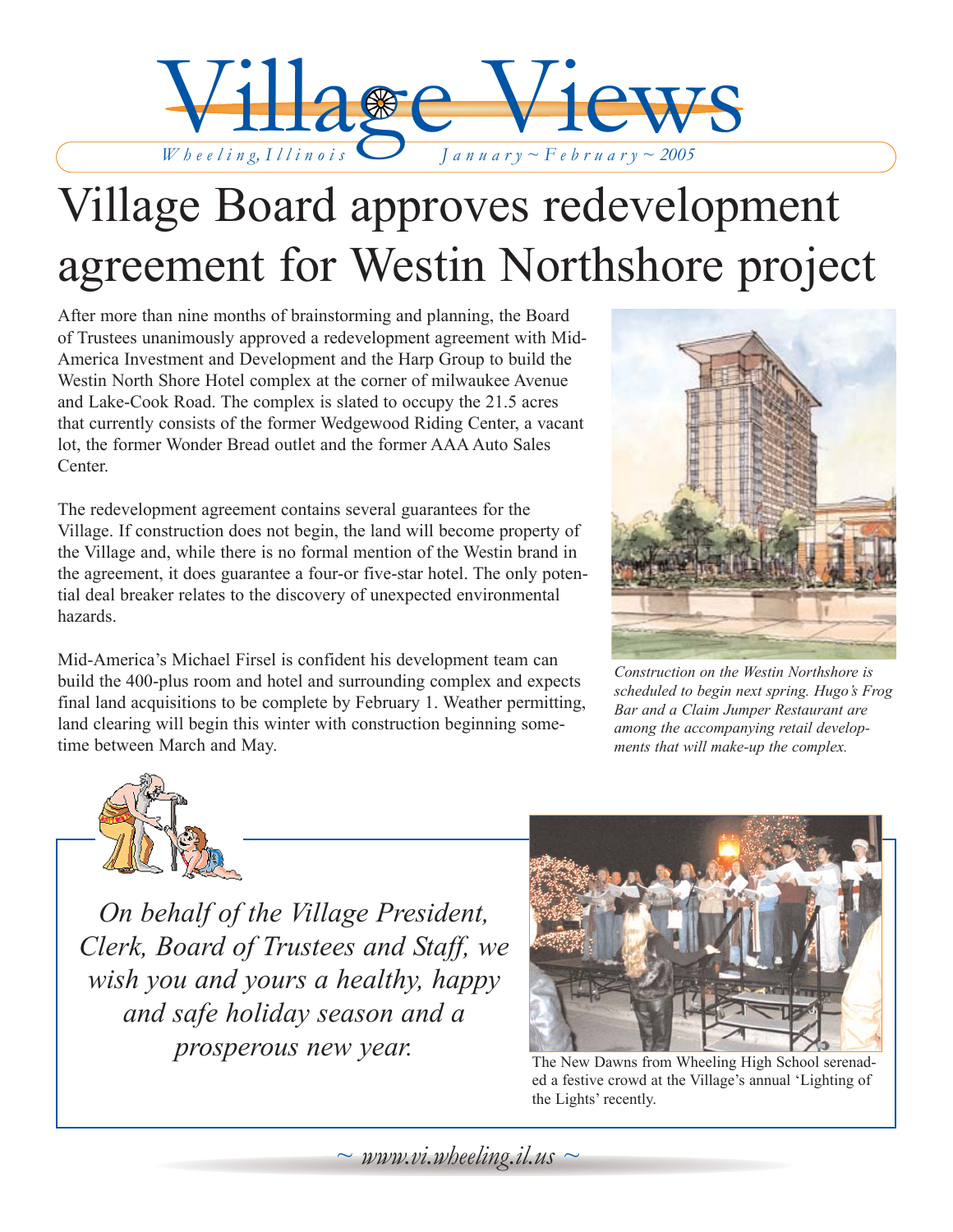# Wheeling Police, high school drivers education instructors team up to promote safe driving

In an effort to ensure new drivers are prepared for the challenges of operating a vehicle alone, the Wheeling Police Department has teamed up with the Wheeling High School drivers education instructors to promote safe and responsible driving.

According to the Illinois Department of Transportation Division of Traffic Safety, motor vehicle crashes result in the most deaths in people who are 16 to 20-yearsold. That said, both the instructors at WHS and the officers who assist them, are determined to put a dent in those statistics.

"We hire the best staff and ensure we only teach the most up-to-date curriculum available," said Tom Schwab, drivers education instructor. "The lessons we teach the students will be some of the most valuable learned during their years at Wheeling High. Unlike traditional school subjects, the results of not doing your homework here could result in injuries or death."

For the last several years, Wheeling Police representatives have been conducting a safety awareness program on the last day of class. "This has been a very valuable partnership because it gives us an opportunity to come in talk with the students in a relaxed atmosphere," said Sgt. Peter Panagakis, Crime Prevention Unit. "The students open up to us and ask some great questions that they may not have had the opportunity to do so if we were not there."

The program covers topics such as most common traffic offenses by a juvenile [speeding, failure to yield, etc.], traffic accidents, seat belt laws, DUI laws and zero tolerance, how to handle oneself during a traffic stop and other safety-oriented lessons.

"Our physical participation with the drivers education program has afforded us the opportunity to hammer home the responsibility one must accept to operate a motor vehicle. Hopefully, our combined efforts [with WHS staff] have prevented a few fender benders or speeding tickets," Panagakis added.



Officer Rich Herdus Jr. demonstrates one of the techniques an officer uses when determining a driver's sobriety level. Wheeling Police officials have been conducting a safety awareness program on the final day of Wheeling High School Driver's Education classes.



Waste Management will collect Christmas trees for recycling the first two weeks in January. Trees will be picked up on your regularly scheduled yard waste pickup days. In order to be recycled, lights and tinsel must be removed. If you utilize a bag to remove the tree from your house, please remove the tree from the bag before placing it curbside.

*2 ~ www.vi.wheeling.il.us ~ 2*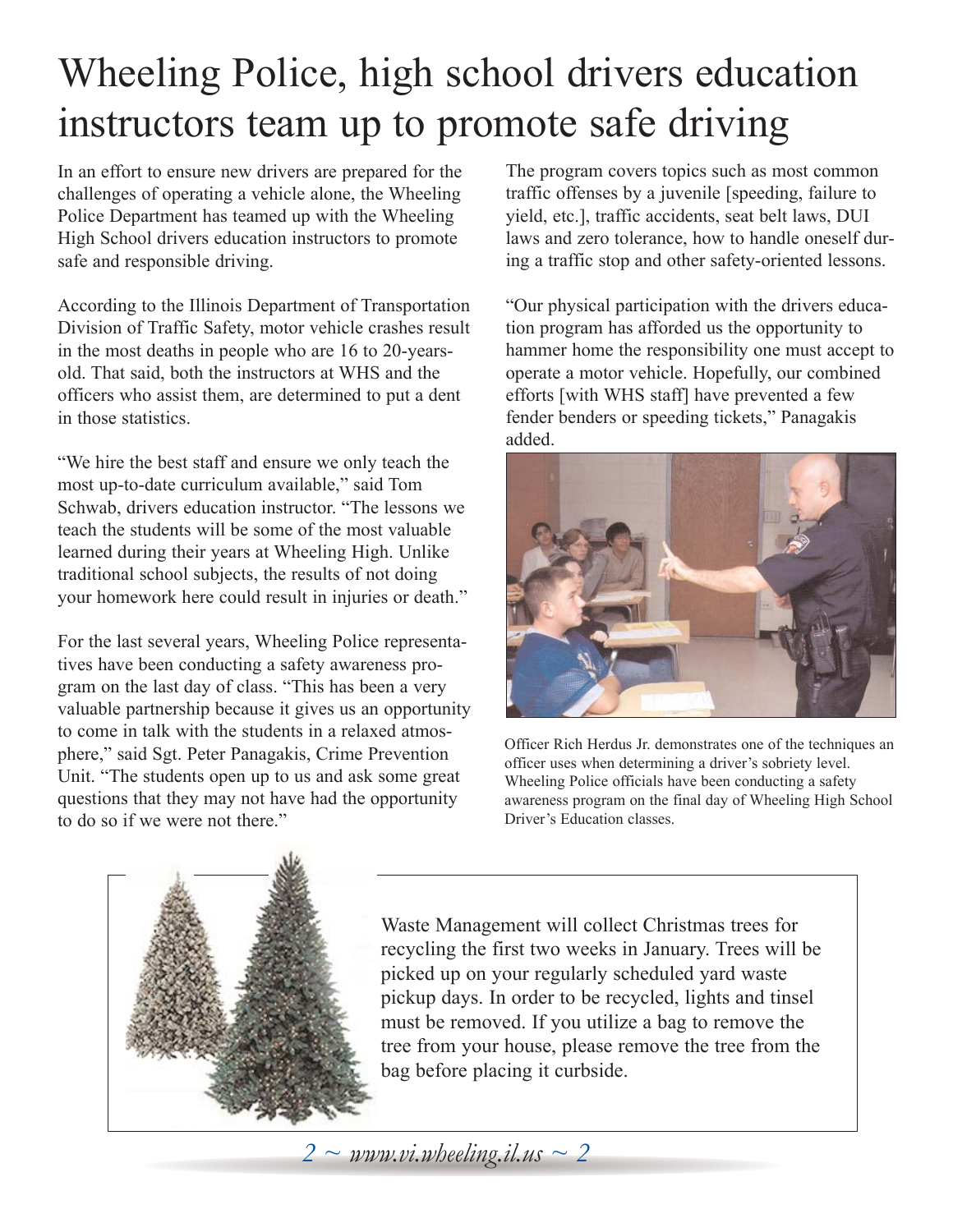## Police Department hosts community beat meetings

The Wheeling Police Department will begin hosting community beat meetings in January. The meetings will start at 7:30 p.m. and be held in Council Chambers, 255 W. Dundee Road. Community Beat Meetings are an

opportunity for residents and Wheeling business owners to meet with Wheeling police officers and solve problems together. Citizen concerns will be addressed and methods to resolve these issues will be discussed in a positive manner. All members of the community are invited to participate in these open meetings.

The following is a schedule for each beat.

Beat 1 (east of the railroad tracks and north of Dundee Road) 1st Wednesday of each month;

Beat 2 (east of the railroad tracks, between Dundee Road and Hintz Road) 2nd Wednesday of each month;

Beat 3 (west of the railroad tracks and north of Dundee Road) 3rd Wednesday of each month;

**WHEELING POLICE DEPARTMENT BEAT1 BEAT3 BEAT 2** BEAT 4  $$B\$ **AT 5** 

Beat 4 (west of the railroad tracks, between Dundee Road and Hintz Road, and west of Schoenbeck south of Hintz) - 4th Wednesday of each month;

Beat 5 (south of Hintz Road and east of Sherwood) - 2nd Tuesday of each month.

If residents have a concern that needs to be discussed at a beat meeting, please contact the Crime Prevention Unit of the Wheeling Police Department at (847) 459-2679 to ensure your topic is placed on the agenda. This also gives us time to investigate your concern and gather information which may help resolve the problem in a timely manner.



# Ellen Butor Way

The Village of Wheeling unveiled 'Ellen Butor Way' during a ceremony December 3, 2004 at the Dundee Road entrance to One Milwaukee Place. The honorary street memorialized Ellen Butor, a former plan commissioner who was instrumental in the planning and building of the condominium development at the corner of Dundee and Milwaukee.

*3 ~ www.vi.wheeling.il.us ~ 3*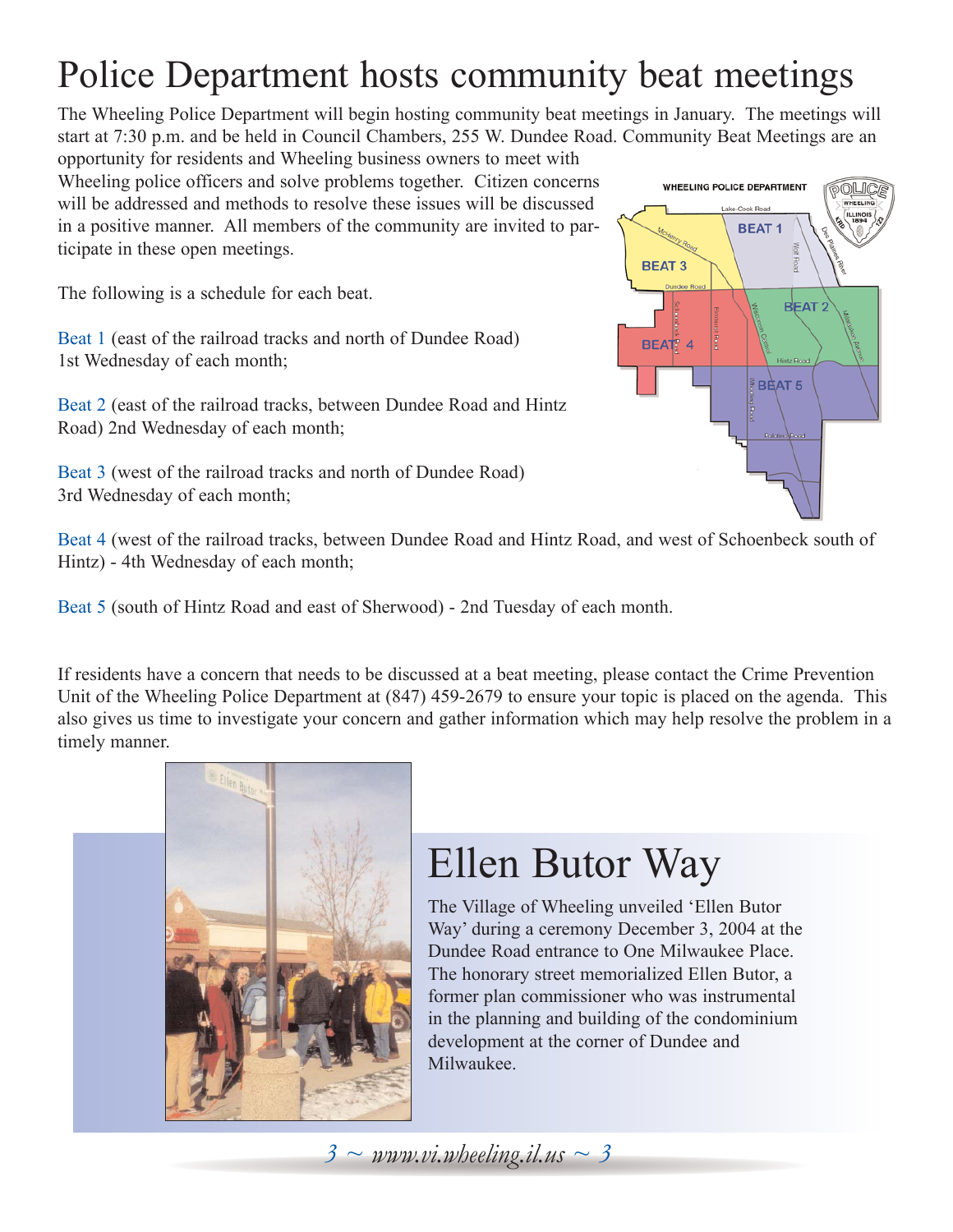

The Wheeling Police Department would like to remind both pedestrians and motorists that there are now two railroad tracks in operation across Dundee Road. Trains will be running on either track in either direction, quite possibly crossing Dundee Road at the same time. Pedestrians need to be diligent when crossing tracks to make sure the first train has cleared the crossing before starting across the tracks. Quite possibly another train could be approaching on an adjacent track.

Motorists also need to be cautious when crossing the tracks. Make sure the first train has cleared and the crossing protection devices have ceased operation.

Operation Lifesaver, a nationwide organization that teaches railroad crossing safety reminds all motorists and pedestrians to "Look, Listen and Live" when crossing railroad tracks.

In an effort to remind the public of the dangers of railroad crossings, the Village of Wheeling Police Department and Public Works Department recently installed warning signs on Dundee Road at the sidewalk crossings of the railroad tracks reminding pedestrians to watch for trains in both directions on either track.



### Lark Park

Work was recently completed on the Village's newest 'pocket park' along Milwaukee Avenue. The park, dedicated to the Lark Family, memorializes Lorraine and her son Scott. Lorraine was an advocate for the Village in many capacities including serving as Village Clerk and Scott worked in the Public Works Department for more than 25 years and was the Water Division Supervisor when he passed away suddenly this past year.

 $4 \sim \text{www.vi.}$ *wheeling.il.us*  $\sim 4$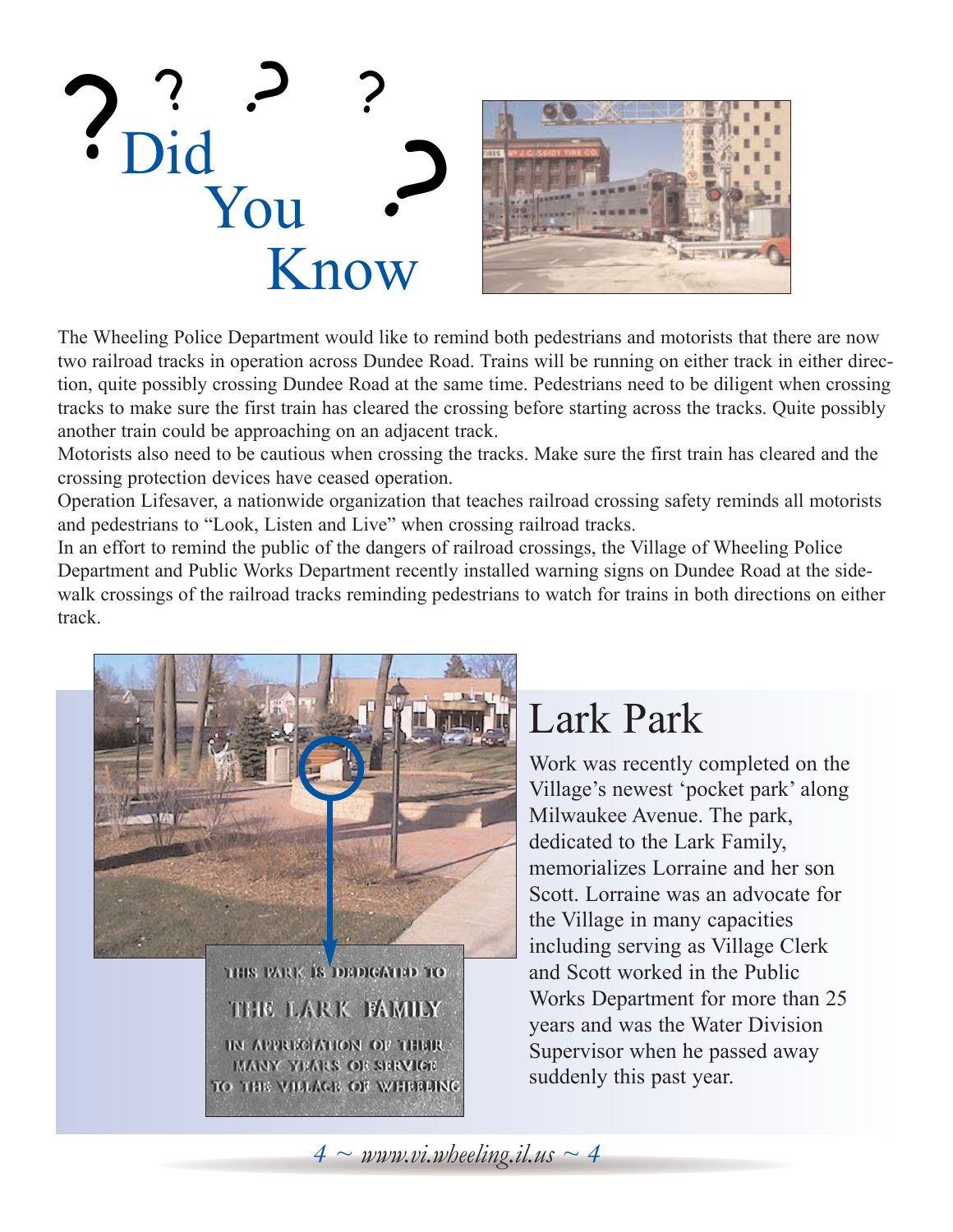

Pavilion Senior Center 199 N. First St. 847-459-2670

*The Pavilion Senior Center in Wheeling announces the following program that will be offered to area senior citizens. Anyone 55-years or older is welcome to join the activities or volunteer services to assist or share talents with others.*

#### **AARP Defensive Driving Classes**

An AARP volunteer will be at the Pavilion to instruct a defensive driving class from 9 a.m. to 1 p.m. Wednesday January 5th and 12th. Upon completion of the class, you will be able to contact your insurance carrier for a discount on the liability portion of your car insurance. There is a \$10 fee and reservations are strongly recommended.

#### **Senior Tax Assistance**

AARP volunteers will be on-hand to assist seniors with income tax filing from 9 to 11 a.m. Wednesdays (February 2 to April 13). Appointments must be made and are taken on a first-come, first-served basis. Returns will be prepared for seniors who have low to moderate income not exceeded \$60,000 annually. Circuit Breaker forms and Senior Tax Exemption forms may be brought at the same time if you have received them in the mail. There is no fee for this service.

#### **Lunch & Horse-Drawn Sleigh Rides**

We'll be traveling to Lake Geneva for some warm and toasty fun from 9 a.m. to 3:30 p.m. Thursday, February 3. Join us for a horse-drawn sleigh ride through the beautiful woods of Lake Geneva followed by lunch at the Red Geranium. There is a \$40 fee and reservations are recommended.

*Call the Pavilion Senior Center for ongoing activities and services.* 

### Tis the Season!



Wheeling's finest did their best S. Clause impersonations as they as they served as personal shopping guides for 25 deserving youths at the Wheeling Wal-Mart December 11. Using grants from the Police and Fire Benevolency Funds and Wal-Mart, each child received \$100 to purchase Christmas gifts for themselves and their families.

*The Wheeling Board of Health would like to thank everyone who participated in the Wheeling Community Blood Drive on November 10, 2004. There were 40 units of blood collected from the 42 individuals that attended the blood drive. We are very pleased with these results and look to continue to improve the turn out to these events.* 

as that difference the blood arive. We are very pleased with these results and<br> *The improve the turn* out to these events.<br> *The interview of Health* would also like to thank Hackney's in Wheeling Don Roth's,<br>
Pizza and B *The Wheeling Bodrd of Health* would also like to thank Hackney's in Wheeling, Don Roth's, *Wa Pa Ghetti's Pizza and Bob Chinn's CrabHouse Restaurant for their donations to blood drive. Their support is greatly appreciated by everyone involved with the Wheeling Community Blood Drive.*

 $5 \sim$  *www.vi.wheeling.il.us*  $\sim$  5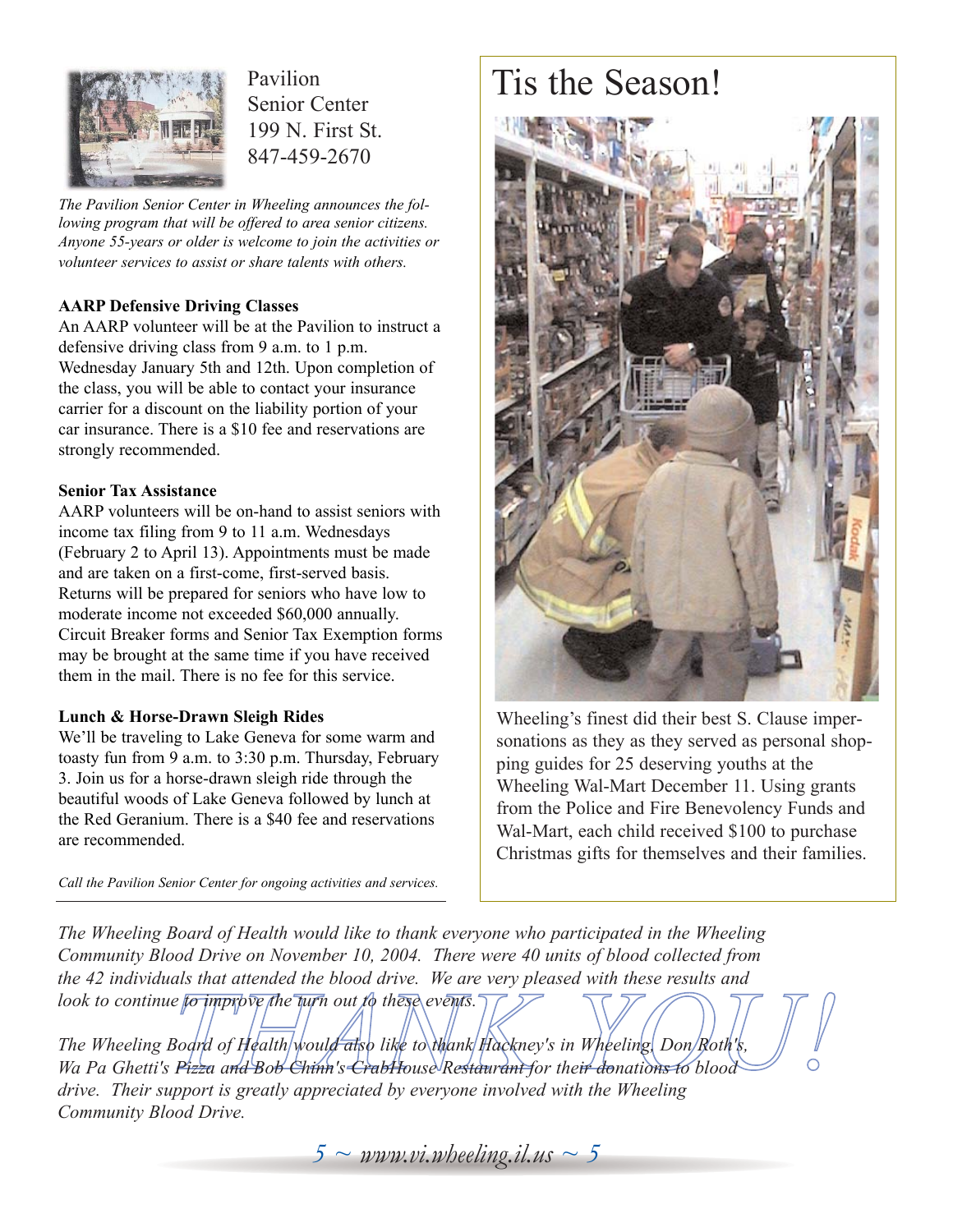### Quiet on the set; Village staff, WHS electronic media students produce additional programming for Channel 17

Oprah and Leno move over, there's a new show coming to TV sets in the near future. The Village of Wheeling's public access cable channel is going primetime thanks to a unique partnership with Wheeling High School. Wheeling High School's electronic media classes began working on a variety of public safety announcements and a video magazine show highlighting various aspects of the Village in November and will continue writing, filming and editing the original programming after holiday break.

Currently, Channel 17 is primarily used for broadcasting Village meetings and a continuous scroll of local events and happenings. According to James Lang, Public Relations Coordinator, this partnership will dramatically enhance the current program schedule.

"It has been a goal of mine to create a show for Channel 17 that would be less formal than a Board meeting and give our viewers a different look at their Village," Lang said. "When I learned that the high school had an electronic media department with some extremely talented students I decided to at least explore the possibility of creating a production team."

Lang, who has hosted cable shows for previous communities during his career, was admittedly skeptical in that the success of the show would be largely on the shoulders of high school students and not television professionals.

"I was willing to explore the possibility of working together, but didn't know what to expect in terms of production, camera and editing ability from the students," he said. "However, the electronic media instructors, Jeff Bott and Mike Geist, not only assured me their students were talented, but they showed me samples of their work that proved it."

The students currently produce, write, film and edit morning announcements for WCAT along with other projects covering various school-related activities. The production of PSA's and a show for the Village's cable channel will provide 'real-life' experience and insight into producing a variety of shows.

"Wheeling High School is very proud to take part in the partnership with the Village," said Geist. "Our department continually strives to include opportunities for students to engage in 'real world' experiences. This type of partnership is extremely unique and allows our students opportunities far beyond any high school media experience I have witnessed."



### Settling Solution

Jerry Edwards adjusts a tombstone within its limestone screening foundation at Wheeling Cemetery. Public Works officials recently met with representatives from Gast Monuments to devise the most efficient strategy for repairing/resetting monuments that had either eroded due to age or damaged due to past incidents of vandalism. Public Works employees were able to reset some of the broken stones using a limestone screening technique before the ground froze. Village officials will monitor the effectiveness of the technique throughout the winter months and continue the repair process in the spring.

 $6 \sim$  *www.vi.wheeling.il.us*  $\sim$  6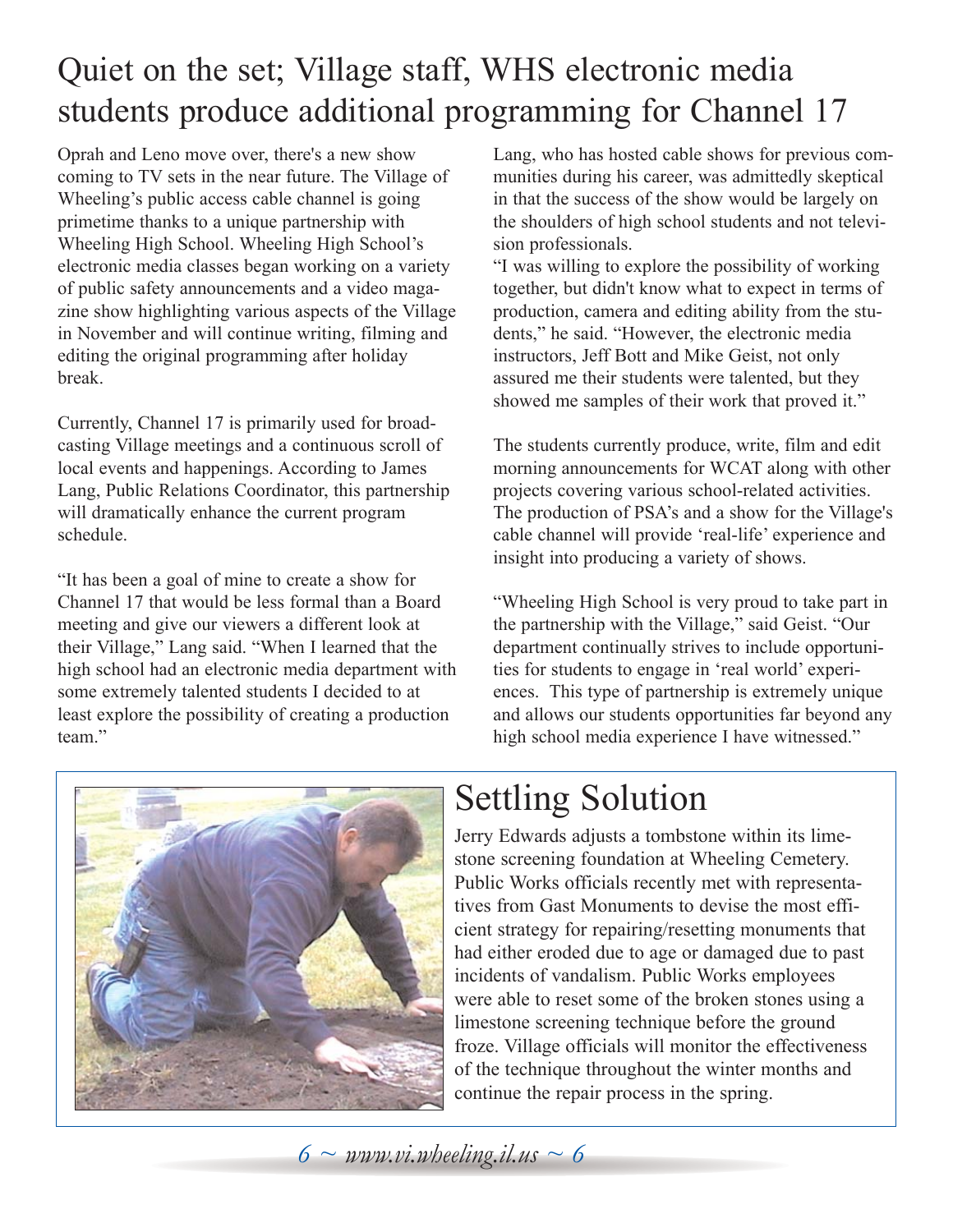

The ground may be frozen during these coming winter months but the same may not hold true for ground water, your sump pump may continue to run. Sump pump discharge is not typically a problem during the Spring, Summer and Fall months. The discharge will either run off to collection by a storm sewer system or percolate into the ground. However during Winter water cannot percolate into the ground and if it doesn't reach a storm sewer the result is icing. It is incumbent on the property owner to ensure that sump pump discharge is not directed at an adjoining property or public right-of-way. If you have any questions regarding sump pump discharge, please contact the Engineering Department at 459-2985.

# *S*peak ou*T*

This is your opportunity to communicate with Wheeling elected officials and administrators. Your advice, suggestions, questions and opinions are appreciated and will receive a response if desired. Please complete this form, detach and return to:

Village Manager Village of Wheeling 255 W. Dundee Road Wheeling, IL 60090

#### ATTEND PUBLIC **MEETINGS**

Residents are invited to attend public meetings of Village Boards and Commissions. Most meet in the Village Hall Councilroom unless otherwise noted here.

### egularly Scheduled Meetings

Village Board - Every Monday, 7:30 p.m.

#### Plan Commission -

2nd & 4th Thursdays of the month, 7 p.m.

#### Board of Health -

4th Tuesday, every other month, 7 p.m.

#### Human Rights Commission -

1st Tuesday of the month, 7:15 p.m., south half of Village Hall lunchroom.

Senior Citizens Commission - 3rd Monday of the month, 10 a.m., south half of Village Hall lunchroom

#### Fire and Police Commission -

3rd Wednesday of the Month, 2 p.m., Fire Department Training Room

#### Palwaukee Airport Commission -

3rd Wednesday each month, Committee of the Whole, 7 p.m.; Regular meeting, 8 p.m., Airport Offices, 1020 S. Plant Road.

Economic Development Commission - 1st Tuesday of the month, 7:30 a.m., south half of Village Hall lunchroom